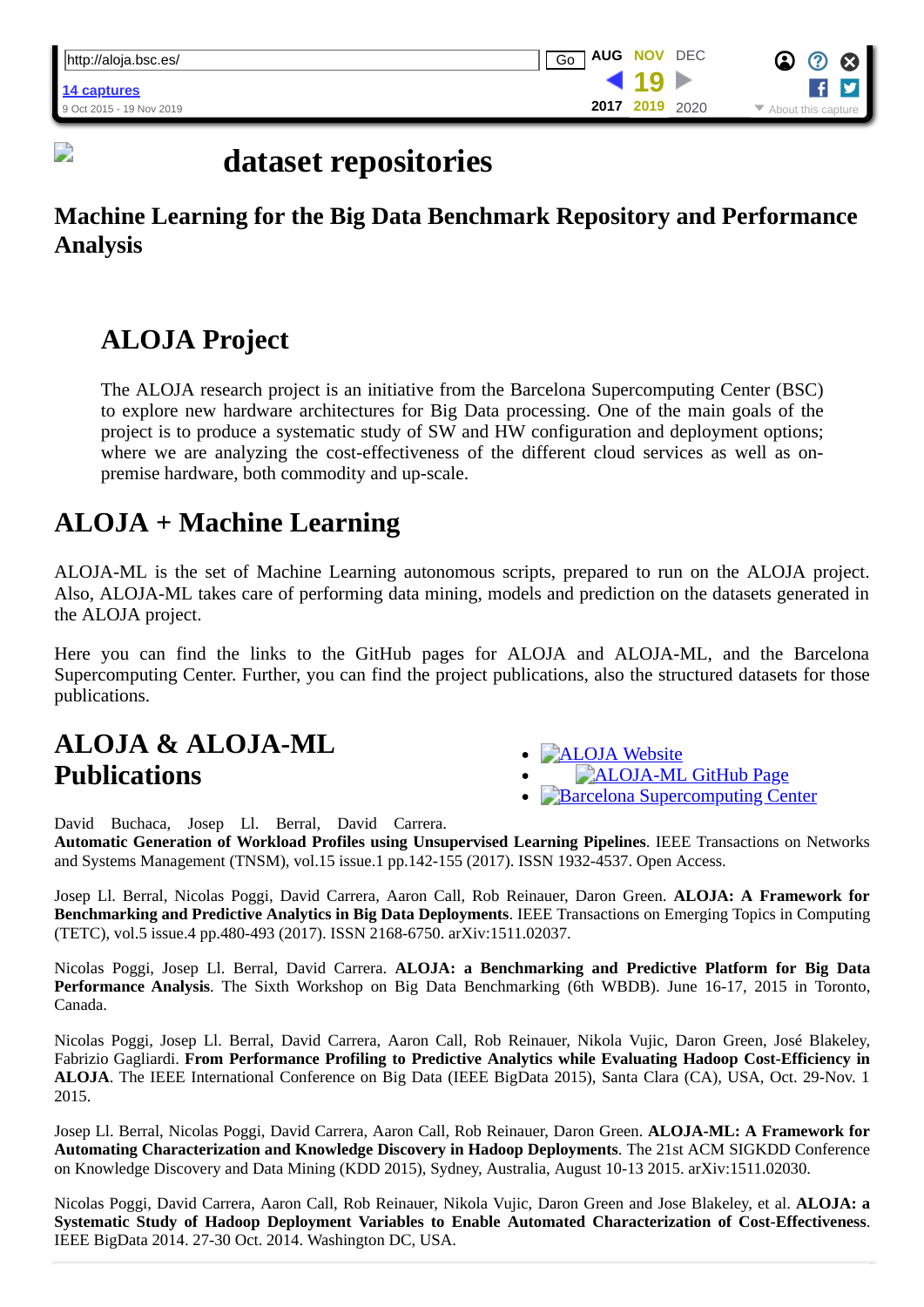| http://aloja.bsc.es/     | <b>AUG NOV DEC</b><br>Go<br>$\bm{\Omega}$                     | $\boldsymbol{\alpha}$ |
|--------------------------|---------------------------------------------------------------|-----------------------|
| 14 captures              |                                                               |                       |
| 9 Oct 2015 - 19 Nov 2019 | 2017 2019<br>2020<br>$\blacktriangleright$ About this capture |                       |
| $\bullet$ .              | T<br>$\cdots$<br>--                                           |                       |

far as you cite us (check each dataset references for the corresponding publication). If you obtain good (or interesting) results by applying your methods and techniques when predicting elements on our datasets, you can communicate with us to publish the results in our method rankings, providing the details, notes, evidences or link to your corresponding publication.

Here you can find the **LEGAL NOTICE** for BSC-CNS and content in this site.

#### **ALOJA Spark Time-Series Dataset**

This dataset comprises 900 executions of 30 different Spark applications from TPCx-BB (BigBench) benchmark, with different types of workloads (NLP, SQL, MapReduce, Machine Learning, UDTFs...), different data types (Structured, Semi-Structured and Un-structured data), and different data scales (1,10 and 100GB). All the jobs were run in the Microsoft's Azure cloud using Spark 2 as the engine, HDInsight PaaS to spawn the spark clusters, running a 16-slave node cluster, and data was stored in the Azure Data Lake Store of Azure. Reference: the **Workload Profiles** paper at **IEEE-TNSM'17**.

| <b>Dataset details:</b>          |                                                                                                                                                                                                                                                                                                                                                                                                              |
|----------------------------------|--------------------------------------------------------------------------------------------------------------------------------------------------------------------------------------------------------------------------------------------------------------------------------------------------------------------------------------------------------------------------------------------------------------|
| Number of entries                | 900 executions, 30 different Spark applications (7121338 time entries)                                                                                                                                                                                                                                                                                                                                       |
| <b>Notes</b>                     | The 'simplified' files contain the aggregate information for all nodes. The 'complete'<br>files contain the information separated for each headnode and datanode.<br>Some attributes may have missing values, marked as -1 when Not Available.                                                                                                                                                               |
| <b>Dataset features:</b>         |                                                                                                                                                                                                                                                                                                                                                                                                              |
| <b>Time Attributes</b>           | timestamp, interval, instant                                                                                                                                                                                                                                                                                                                                                                                 |
| Execution<br><b>Attributes</b>   | job_name, disk (type), query_name, cached, platform, engine, query (number)                                                                                                                                                                                                                                                                                                                                  |
| Performance<br><b>Attributes</b> | X. {usr, nice, sys, iowait, steal, irq, soft, guest, gnice, idle} (cpu percent),<br>kbmem{used, free}, X.{memused, commit} (mem percent), kb{buffers, cached,<br>commit, active, inact, dirty, anonpg, slab, kstack, pgtbl, vmused}, {rx, tx}pck.s, {rx,<br>tx}Kb.s, {rx, tx}cmp.s, {rx, tx}cst.s, X.ifutil (iface percent), tps, {rd, wr}_sec.s.<br>avgrq.sz, avgqu.sz, await, svctm, X.util (disk percent) |
|                                  | <b>Download Dataset »</b>                                                                                                                                                                                                                                                                                                                                                                                    |

#### **ALOJA Hadoop Time-Series Dataset**

This dataset contains 182 series from Hadoop executions from the Intel Hi-Bench benchmark suite, with Map-Reduce algorithms for sorting, word-counting, machine learning, input-output stress testsing, etc. All the jobs have been running in on-premise infrastructures, with similar Hadoop configurations. Reference: the **ALOJA** paper at **IEEE-TETC'17**

| Dataset details:         |                                                                                                                                                                                                         |
|--------------------------|---------------------------------------------------------------------------------------------------------------------------------------------------------------------------------------------------------|
| Number of entries        | 182 executions (368683 time entries)                                                                                                                                                                    |
| <b>Notes</b>             | Contains Hadoop execution logs per time unit, indicating timestamp, number of<br>workers, and consumed resources.<br>Some of these attributes may have missing values, marked as -1 when Not Available. |
| <b>Dataset features:</b> |                                                                                                                                                                                                         |
| <b>Time Attributes</b>   | instant, date                                                                                                                                                                                           |
| Execution                | id_JOB_job_status, id_exec, job_name, JOBD, bench                                                                                                                                                       |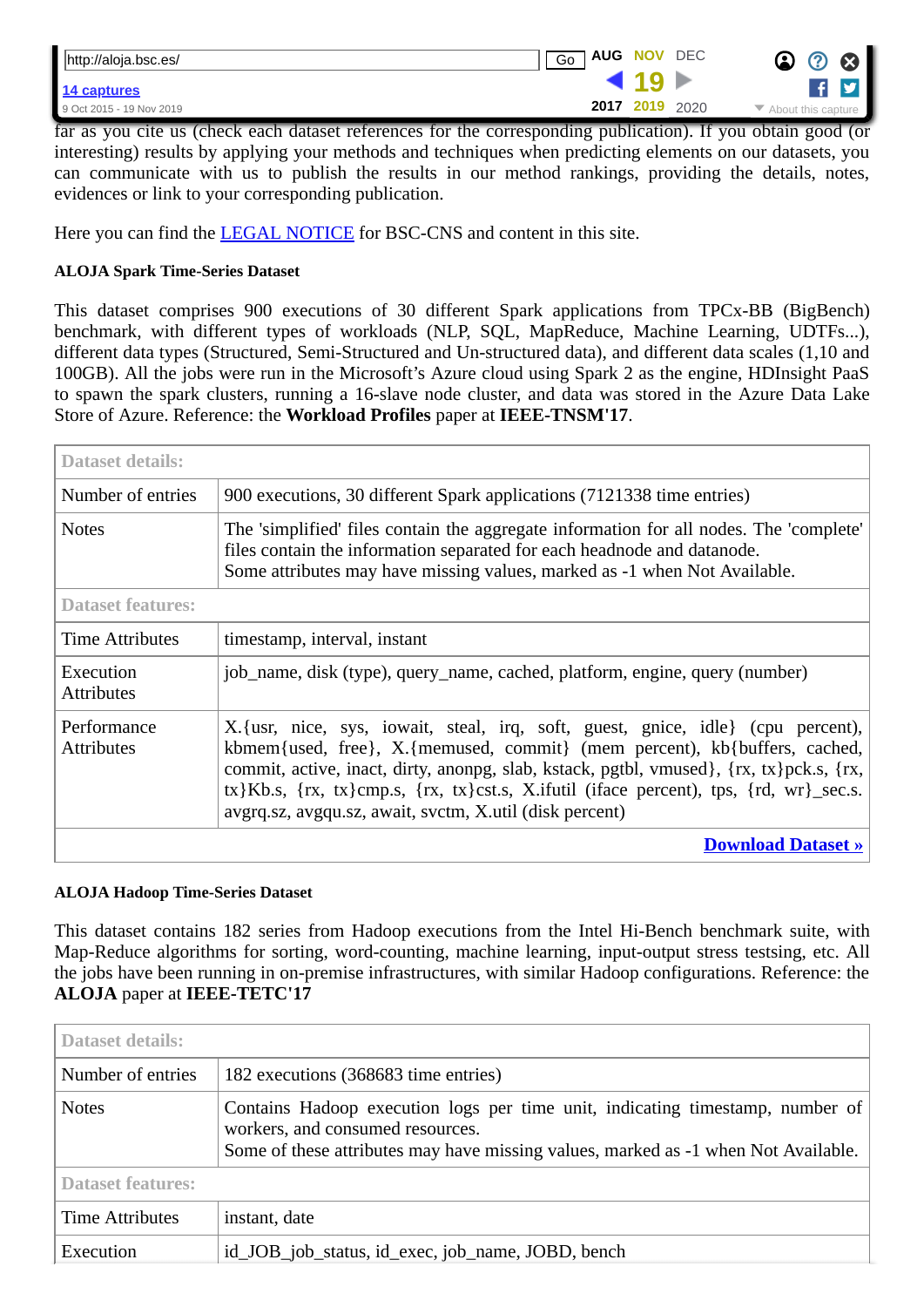| http://aloja.bsc.es/     | <b>AUG NOV DEC</b><br>$\bf \Omega$<br>Go<br>$\bm{\bm{\mathrm{O}}}$<br>$\boldsymbol{\Omega}$ |
|--------------------------|---------------------------------------------------------------------------------------------|
| 14 captures              | $-19$<br>y                                                                                  |
| 9 Oct 2015 - 19 Nov 2019 | 2017 2019 2020<br>$\blacktriangleright$ About this capture                                  |
| Terrormance              | pc. usel, system, lowalt;, kuniemused, {1x, tx; pck.s, tps, ltps, wtps                      |
| <b>Attributes</b>        |                                                                                             |
|                          | <b>Download Dataset »</b>                                                                   |

#### **ALOJA Hadoop Dataset v6**

This dataset contains traces of Hadoop executions. Slice of Aloja Dataset v5, including the aggregated resource performance per execution. Executions include, at least, performance information for CPU and Memory. Some executions miss Network or Disk information. Reference: **ALOJA-ML** paper at **KDD'15**.

| <b>Dataset details:</b>                      |                                                                                                                                                                                                                                                                                                                                                                                                                                                                                                                                                                                                                                                                                                                                                                                                                                                                                                                                                                                                                                                                                                                                                                                                                                                                                                                                                                                                                                                                                                                                                                                                                                           |
|----------------------------------------------|-------------------------------------------------------------------------------------------------------------------------------------------------------------------------------------------------------------------------------------------------------------------------------------------------------------------------------------------------------------------------------------------------------------------------------------------------------------------------------------------------------------------------------------------------------------------------------------------------------------------------------------------------------------------------------------------------------------------------------------------------------------------------------------------------------------------------------------------------------------------------------------------------------------------------------------------------------------------------------------------------------------------------------------------------------------------------------------------------------------------------------------------------------------------------------------------------------------------------------------------------------------------------------------------------------------------------------------------------------------------------------------------------------------------------------------------------------------------------------------------------------------------------------------------------------------------------------------------------------------------------------------------|
| Number of entries                            | 33147 executions                                                                                                                                                                                                                                                                                                                                                                                                                                                                                                                                                                                                                                                                                                                                                                                                                                                                                                                                                                                                                                                                                                                                                                                                                                                                                                                                                                                                                                                                                                                                                                                                                          |
| <b>Notes</b>                                 | Some of these attributes (valid, filter, outlier) are not completely reliable, and are<br>based on automatic filtering of executions. Beware when using them.<br>Comp (compression) is coded as [0: None, 1: ZLIB, 2: BZIP2, 3: Sappy]                                                                                                                                                                                                                                                                                                                                                                                                                                                                                                                                                                                                                                                                                                                                                                                                                                                                                                                                                                                                                                                                                                                                                                                                                                                                                                                                                                                                    |
| <b>Dataset features:</b>                     |                                                                                                                                                                                                                                                                                                                                                                                                                                                                                                                                                                                                                                                                                                                                                                                                                                                                                                                                                                                                                                                                                                                                                                                                                                                                                                                                                                                                                                                                                                                                                                                                                                           |
| Execution<br><b>Attributes</b>               | ID, Start.Time, End.Time, Valid, Filter, Outlier, Perf.Details, Run.Num.                                                                                                                                                                                                                                                                                                                                                                                                                                                                                                                                                                                                                                                                                                                                                                                                                                                                                                                                                                                                                                                                                                                                                                                                                                                                                                                                                                                                                                                                                                                                                                  |
| Configuration<br><b>Attributes</b>           | Benchmark, Net, Disk, Bench.Type, Maps, IO.SFac, Rep, IO.FBuf, Comp, Blk.Size,<br>Hadoop. Version, Exec. Type, Datasize, Scale. Factor, Java. XMS, Java. XMX                                                                                                                                                                                                                                                                                                                                                                                                                                                                                                                                                                                                                                                                                                                                                                                                                                                                                                                                                                                                                                                                                                                                                                                                                                                                                                                                                                                                                                                                              |
| <b>Cluster Attributes</b>                    | Cluster (ID), Cl.Name, Service.Type, Datanodes, Headnodes, VM.Size, VM.OS,<br>VM.Cores, VM.RAM, Provider                                                                                                                                                                                                                                                                                                                                                                                                                                                                                                                                                                                                                                                                                                                                                                                                                                                                                                                                                                                                                                                                                                                                                                                                                                                                                                                                                                                                                                                                                                                                  |
| Cost values                                  | Cost.Remote, Cost.SSD, Cost.IB, Cost.Hour                                                                                                                                                                                                                                                                                                                                                                                                                                                                                                                                                                                                                                                                                                                                                                                                                                                                                                                                                                                                                                                                                                                                                                                                                                                                                                                                                                                                                                                                                                                                                                                                 |
| <b>Time Performance</b><br><b>Attributes</b> | Exe.Time                                                                                                                                                                                                                                                                                                                                                                                                                                                                                                                                                                                                                                                                                                                                                                                                                                                                                                                                                                                                                                                                                                                                                                                                                                                                                                                                                                                                                                                                                                                                                                                                                                  |
| Resource<br>Performance<br><b>Attributes</b> | CPU features (percentage from single CPUs): {avg, max, min, stdev_pop,<br>var_pop}.user, {avg, max, min, stdev_pop, var_pop}.nice, {avg, max, min,<br>stdev_pop, var_pop}.system, {avg, max, min, stdev_pop, var_pop}.iowait, {avg,<br>max, min, stdev_pop, var_pop}.steal, {avg, max, min, stdev_pop, var_pop}.idle<br>Memory features: {avg, max, min, stdev_pop, var_pop}.kbmemfree, {avg, max,<br>var_pop}.kbmemused,<br>$\{avg,$<br>max,<br>min,<br>stdev_pop,<br>min,<br>stdev_pop,<br>var_pop}.memused (percentage from total mem), {avg, max, min, stdev_pop,<br>var_pop}.kbbuffers, {avg, max, min, stdev_pop, var_pop}.kbcached, {avg, max,<br>min, stdev_pop, var_pop}.kbcommit, {avg, max, min, stdev_pop, var_pop}.commit,<br>{avg, max, min, stdev_pop, var_pop}.kbactive, {avg, max, min, stdev_pop,<br>var_pop}.kbinact<br>Network features: {avg, max, min, stdev_pop, var_pop, sum}.rxpck.s, {avg, max,<br>min, stdev_pop, var_pop, sum}.txpck.s, {avg, max, min, stdev_pop, var_pop,<br>sum}.rxkB.s, {avg, max, min, stdev_pop, var_pop, sum}.txkB.s, {avg, max, min,<br>stdev_pop, var_pop, sum}.rxcmp.s, {avg, max, min, stdev_pop, var_pop,<br>sum}.txcmp.s, {avg, max, min, stdev_pop, var_pop, sum}.rxmcst.s<br>Disk features: {avg, max, min}tps, {avg, max, min, stdev_pop, var_pop,<br>sum}rd_sec.s, {avg, max, min, stdev_pop, var_pop, sum}wr_sec.s, {avg, max, min,<br>stdev_pop, var_pop}rq_sz, {avg, max, min, stdev_pop, var_pop}qu_sz, {avg, max,<br>min, stdev_pop, var_pop}await, {avg, max, min, stdev_pop, var_pop}.util, {avg,<br>max, min, stdev_pop, var_pop} svctm<br><b>Download Dataset »</b> |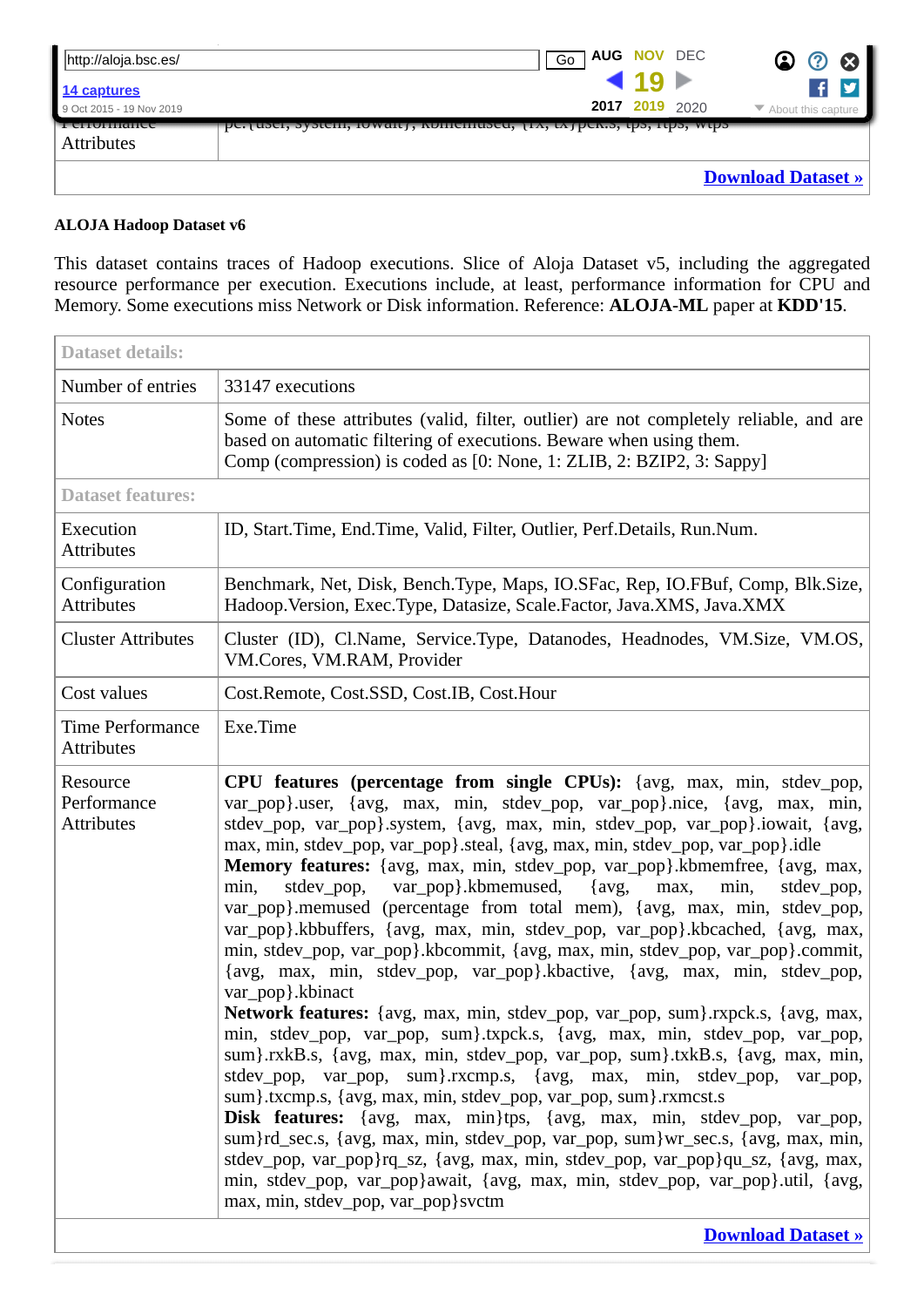**19**

**[2017](https://web.archive.org/web/20170803132854/http://aloja.bsc.es:80/) 2019** 2020

▶



### Reference: **ALOJA-ML** paper at **KDD'15**.

| <b>Dataset details:</b>               |                                                                                                                                                                                                                                        |
|---------------------------------------|----------------------------------------------------------------------------------------------------------------------------------------------------------------------------------------------------------------------------------------|
| Number of entries                     | 43649 executions                                                                                                                                                                                                                       |
| <b>Notes</b>                          | Some of these attributes (valid, filter, outlier) are not completely reliable, and are<br>based on automatic filtering of executions. Beware when using them.<br>Comp (compression) is coded as [0: None, 1: ZLIB, 2: BZIP2, 3: Sappy] |
| <b>Dataset features:</b>              |                                                                                                                                                                                                                                        |
| Execution<br><b>Attributes</b>        | ID, Valid, Filter, Outlier                                                                                                                                                                                                             |
| Configuration<br><b>Attributes</b>    | Benchmark, Net, Disk, Bench.Type, Maps, IO.SFac, Rep, IO.FBuf, Comp, Blk.Size,<br>Hadoop. Version                                                                                                                                      |
| <b>Cluster Attributes</b>             | Cluster (ID), Cl.Name, (Service) Type, Datanodes, Headnodes, VM.Size, VM.OS,<br>VM.Cores, VM.RAM, Provider                                                                                                                             |
| Time Performance<br><b>Attributes</b> | Exe.Time                                                                                                                                                                                                                               |
| <b>Download Dataset »</b>             |                                                                                                                                                                                                                                        |

#### **ALOJA Hadoop Dataset RAW**

This dataset contains raw traces of Hadoop executions, from configurations to SAR records. Reference: **ALOJA** paper at **IEEE-TETC'17**.

| <b>Dataset details:</b> |                                                                                                                                                                                                                                                                                                                                                                                                                                                                                                                                                                                                                                                                                                                                                                                                                                                                                                                                                                                                                                                                                                                                                                                                                                              |
|-------------------------|----------------------------------------------------------------------------------------------------------------------------------------------------------------------------------------------------------------------------------------------------------------------------------------------------------------------------------------------------------------------------------------------------------------------------------------------------------------------------------------------------------------------------------------------------------------------------------------------------------------------------------------------------------------------------------------------------------------------------------------------------------------------------------------------------------------------------------------------------------------------------------------------------------------------------------------------------------------------------------------------------------------------------------------------------------------------------------------------------------------------------------------------------------------------------------------------------------------------------------------------|
| Number of entries       | >50K executions, >800M of records in profiling time series.                                                                                                                                                                                                                                                                                                                                                                                                                                                                                                                                                                                                                                                                                                                                                                                                                                                                                                                                                                                                                                                                                                                                                                                  |
| <b>Notes</b>            | Files contain records of execution results and execution raw traces taken with<br>SAR, VMSTAT and other profiling tools. The full data-set occupies more than 2<br>TB.                                                                                                                                                                                                                                                                                                                                                                                                                                                                                                                                                                                                                                                                                                                                                                                                                                                                                                                                                                                                                                                                       |
| <b>ALOJA Files:</b>     |                                                                                                                                                                                                                                                                                                                                                                                                                                                                                                                                                                                                                                                                                                                                                                                                                                                                                                                                                                                                                                                                                                                                                                                                                                              |
| HDI_JOB_details         | hdi_job_details_id, id_exec, job_id, bytes_read, bytes_written,<br>committed_heap_bytes, cpu_milliseconds, failed_maps, failed_reduces,<br>failed_shuffle, file_bytes_read, file_bytes_written, file_large_read_ops,<br>file_read_ops, file_write_ops, finished_maps, finish_time, gc_time_millis,<br>job_priority, launch_time, map_input_records, map_output_records,<br>mb_millis_maps, merged_map_outputs, millis_maps, other_local_maps,<br>physical_memory_bytes, slots_millis_maps, spilled_records, split_raw_bytes,<br>submit_time, total_launched_maps, total_maps, total_reduces, user,<br>vcores_millis_maps, virtual_memory_bytes, wasb_bytes_read,<br>wasb_bytes_written, wasb_large_read_ops, wasb_read_ops, wasb_write_ops,<br>job_name, records_written, bad_id, combine_input_records,<br>combine_output_records, connection, io_error, map_output_bytes,<br>map_output_materialized_bytes, mb_millis_reduces, millis_reduces,<br>rack_local_maps, reduce_input_groups, reduce_input_records,<br>reduce_output_records, reduce_shuffle_bytes, wrong_length, wrong_map,<br>wrong_reduce, total_launched_reduces, shuffled_maps, slots_millis_reduces,<br>vcores_millis_reduces, checksum, num_failed_maps, hdfs_bytes_read, |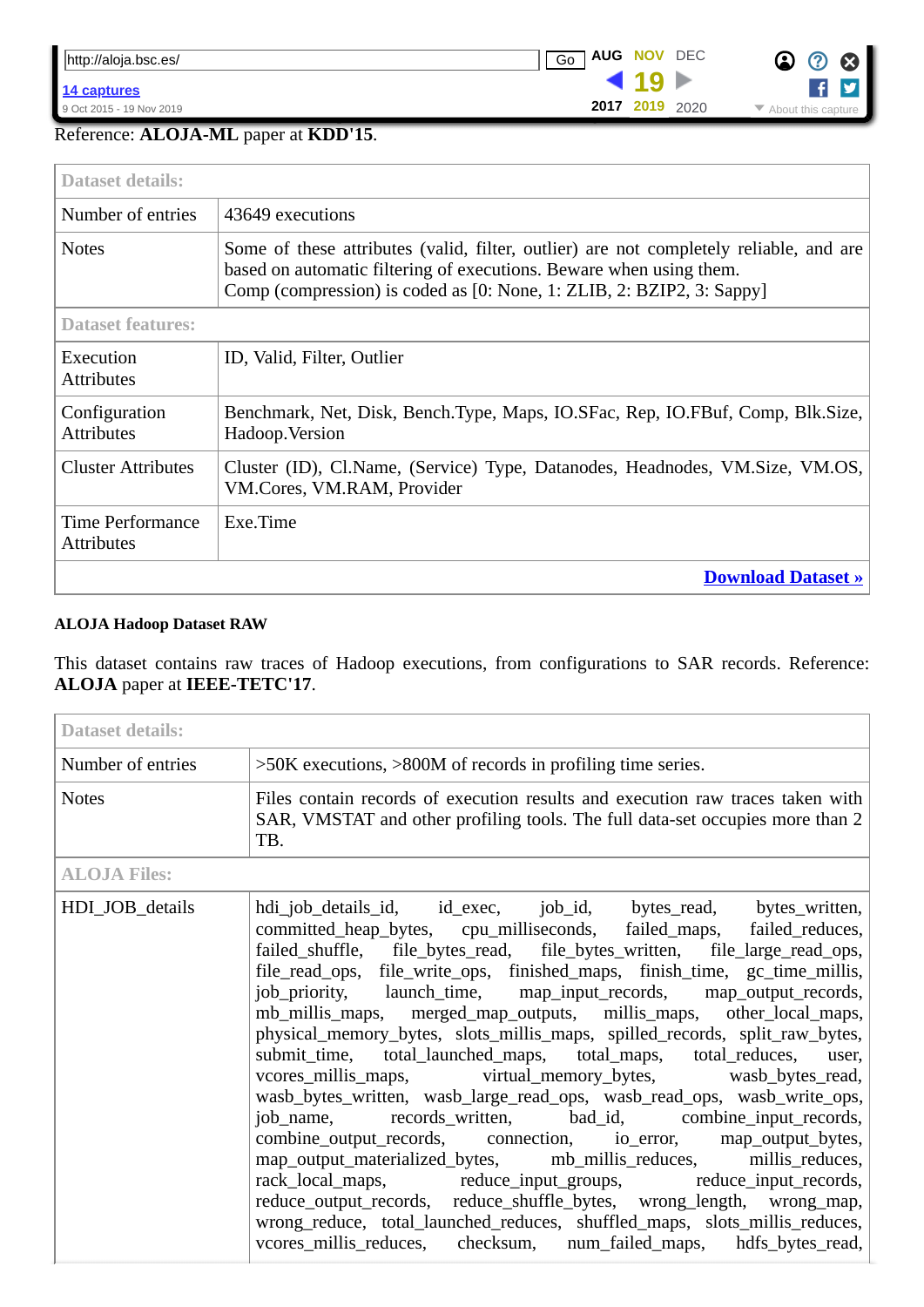| http://aloja.bsc.es/     | AUG NOV<br><b>DEC</b><br>$\overline{Go}$                                                                                                                                                                                                                                                                                                                                                                                                                                                                                                                                                                                                                                                                                                                                                  |
|--------------------------|-------------------------------------------------------------------------------------------------------------------------------------------------------------------------------------------------------------------------------------------------------------------------------------------------------------------------------------------------------------------------------------------------------------------------------------------------------------------------------------------------------------------------------------------------------------------------------------------------------------------------------------------------------------------------------------------------------------------------------------------------------------------------------------------|
| 14 captures              |                                                                                                                                                                                                                                                                                                                                                                                                                                                                                                                                                                                                                                                                                                                                                                                           |
| 9 Oct 2015 - 19 Nov 2019 | <b>2017 2019</b> 2020<br>$\blacktriangleright$ About this capture                                                                                                                                                                                                                                                                                                                                                                                                                                                                                                                                                                                                                                                                                                                         |
|                          | finished maps,<br>finish_time, job_priority, user, total_maps, failed_maps,<br>total reduces, failed reduces, launched map tasks, rack-local map tasks,<br>launched reduce tasks, slots_millis_maps, slots_millis_reduces, data-local map<br>tasks, file_bytes_written, file_bytes_read, hdfs_bytes_written, hdfs_bytes_read,<br>bytes read, bytes written, spilled records, split_raw_bytes, map input records,<br>map output records, map input bytes, map output bytes, map output materialized<br>bytes, reduce input groups, reduce input records, reduce output records, reduce<br>shuffle bytes, combine input records, combine output records                                                                                                                                     |
| JOB_dbscan               | id, bench, job_offset, metric_x, metric_y, TASK_TYPE, id_exec, centroid_x,<br>centroid_y                                                                                                                                                                                                                                                                                                                                                                                                                                                                                                                                                                                                                                                                                                  |
| clusters                 | id_cluster, name, cost_hour, type, link, datanodes, headnodes, vm_size, vm_OS,<br>vm_cores, vm_RAM, description, provider, cost_remote, cost_SSD, cost_IB                                                                                                                                                                                                                                                                                                                                                                                                                                                                                                                                                                                                                                 |
| execs                    | id_exec, id_cluster, exec, bench, exe_time, start_time, end_time, net, disk,<br>bench_type, maps, iosf, replication, iofilebuf, comp, blk_size, zabbix_link,<br>hadoop_version, valid, filter, outlier, perf_details, exec_type,<br>datasize,<br>scale_factor, JAVA_XMS, JAVA_XMX, run_num                                                                                                                                                                                                                                                                                                                                                                                                                                                                                                |
| hosts                    | id_host, host_name, id_cluster, role, cost_remote, cost_SSD, cost_IB                                                                                                                                                                                                                                                                                                                                                                                                                                                                                                                                                                                                                                                                                                                      |
| precal_cpu_metrics       | id_exec, avg%user, max%user, min%user, stddev_pop%user, var_pop%user,<br>max%nice,<br>min%nice,<br>stddev_pop%nice,<br>var_pop%nice,<br>avg%nice,<br>avg%system,<br>min%system,<br>max%system,<br>stddev_pop%system,<br>var_pop%system, avg%iowait, max%iowait, min%iowait, stddev_pop%iowait,<br>var_pop%iowait,<br>avg%steal, max%steal,<br>min%steal,<br>stddev_pop%steal,<br>var_pop%steal,<br>avg%idle, max%idle,<br>min%idle,<br>stddev_pop%idle,<br>var_pop%idle                                                                                                                                                                                                                                                                                                                   |
| precal_disk_metrics      | id_exec, DEV, avgtps, maxtps, mintps, avgrd_sec/s, maxrd_sec/s, minrd_sec/s,<br>stddev_poprd_sec/s, var_poprd_sec/s, sumrd_sec/s, avgwr_sec/s, maxwr_sec/s,<br>minwr_sec/s, stddev_popwr_sec/s, var_popwr_sec/s, sumwr_sec/s, avgrq_sz,<br>maxrq_sz, minrq_sz, stddev_poprq_sz, var_poprq_sz, avgqu_sz, maxqu_sz,<br>minqu_sz, stddev_popqu_sz, var_popqu_sz, avgawait, maxawait, minawait,<br>min%util,<br>stddev_popawait, var_popawait, avg%util, max%util,<br>stddev_pop%util, var_pop%util, avgsvctm, maxsvctm,<br>minsvctm,<br>stddev_popsvctm, var_popsvctm                                                                                                                                                                                                                        |
|                          | precal_memory_metrics   id_exec, DEV, avgkbmemfree, maxkbmemfree, minkbmemfree,<br>stddev_popkbmemfree, var_popkbmemfree, avgkbmemused, maxkbmemused,<br>minkbmemused, stddev_popkbmemused, var_popkbmemused, avg%memused,<br>max%memused, min%memused, stddev_pop%memused, var_pop%memused,<br>avgkbbuffers,<br>maxkbbuffers, minkbbuffers,<br>stddev_popkbbuffers,<br>var_popkbbuffers, avgkbcached, maxkbcached, minkbcached, stddev_popkbcached, var_popkbcached, avgkbcommit, maxkbcommit,<br>minkbcommit, stddev_popkbcommit, var_popkbcommit, avg%commit,<br>max%commit,<br>min%commit, stddev_pop%commit, var_pop%commit,<br>avgkbactive, maxkbactive, minkbactive, stddev_popkbactive, var_popkbactive,<br>avgkbinact, maxkbinact, minkbinact, stddev_popkbinact, var_popkbinact |
| precal_network_metrics   | id_exec, IFACE, avgrxpck/s, maxrxpck/s, minrxpck/s, stddev_poprxpck/s,<br>var_poprxpck/s, sumrxpck/s, avgtxpck/s, maxtxpck/s,<br>mintxpck/s,<br>stddev_poptxpck/s, var_poptxpck/s, sumtxpck/s, avgrxkB/s,<br>maxrxkB/s,<br>minrxkB/s, stddev_poprxkB/s, var_poprxkB/s, sumrxkB/s, avgtxkB/s,<br>maxtxkB/s, mintxkB/s, stddev_poptxkB/s, var_poptxkB/s,<br>sumtxkB/s,<br>avgrxcmp/s, maxrxcmp/s, minrxcmp/s, stddev_poprxcmp/s, var_poprxcmp/s,                                                                                                                                                                                                                                                                                                                                            |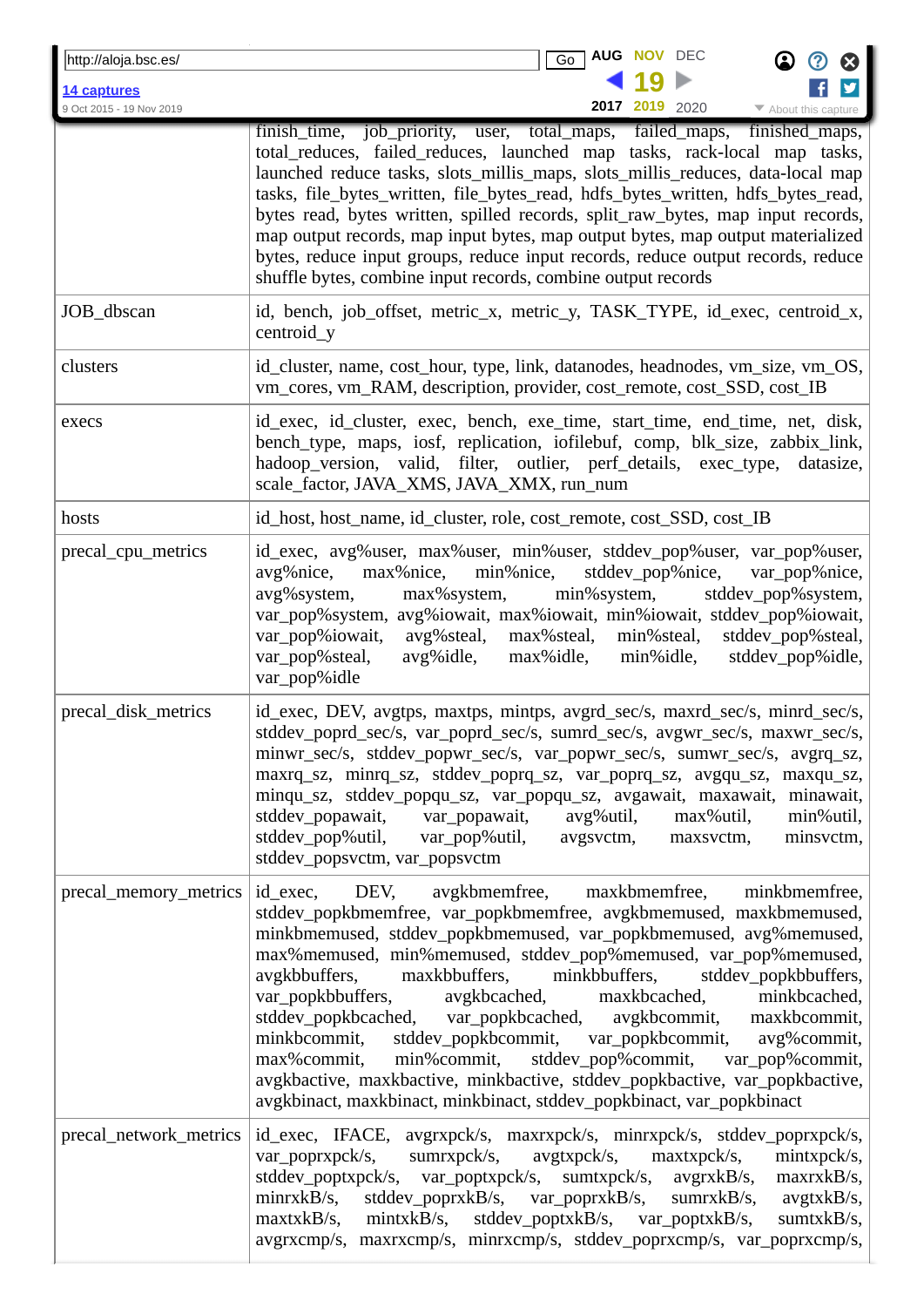http://aloja.bsc.es/ **Go AUG NOV** DEC **Go C G C variation in the summarized variable states of the summarized variable states of the summarized variable states of the summarized variable states of the summarized variable states of the summarized variable states of the** 

9 Oct 2015 - 19 Nov 2019 **2017** 2019 **2017** 2020 **••** About this capture

**[Download Dataset »](https://web.archive.org/web/20191119023906/http://aloja.bsc.es/datasets/aloja-raw.tar.gz) [2017](https://web.archive.org/web/20170803132854/http://aloja.bsc.es:80/) 2019** 2020

**O** 0 8

f

| <b>ALOJA</b> logs Files: |                                                                                                                                                                                                                                                                                                                                                                                                                                                                                                                                                                                                                                                                                                                                                                                                                                                                                                                                                                                                                                                                                                                                                                                                                                                                                                                                                                                                                                                                                                                                                                                       |  |
|--------------------------|---------------------------------------------------------------------------------------------------------------------------------------------------------------------------------------------------------------------------------------------------------------------------------------------------------------------------------------------------------------------------------------------------------------------------------------------------------------------------------------------------------------------------------------------------------------------------------------------------------------------------------------------------------------------------------------------------------------------------------------------------------------------------------------------------------------------------------------------------------------------------------------------------------------------------------------------------------------------------------------------------------------------------------------------------------------------------------------------------------------------------------------------------------------------------------------------------------------------------------------------------------------------------------------------------------------------------------------------------------------------------------------------------------------------------------------------------------------------------------------------------------------------------------------------------------------------------------------|--|
| <b>BWM</b>               | id_BWM, id_exec, host, unix_timestamp, iface_name, bytes_out, bytes_in,<br>bytes_total, packets_out, packets_in, packets_total, errors_out, errors_in                                                                                                                                                                                                                                                                                                                                                                                                                                                                                                                                                                                                                                                                                                                                                                                                                                                                                                                                                                                                                                                                                                                                                                                                                                                                                                                                                                                                                                 |  |
| BWM2                     | id_BWM, id_exec, host, unix_timestamp, iface_name, bytes_out/s, bytes_in/s,<br>bytes_total/s, bytes_in, bytes_out, packets_out/s, packets_in/s, packets_total/s,<br>packets_in, packets_out, errors_out/s, errors_in/s, errors_in, errors_out                                                                                                                                                                                                                                                                                                                                                                                                                                                                                                                                                                                                                                                                                                                                                                                                                                                                                                                                                                                                                                                                                                                                                                                                                                                                                                                                         |  |
|                          | <b>Download Files »</b>                                                                                                                                                                                                                                                                                                                                                                                                                                                                                                                                                                                                                                                                                                                                                                                                                                                                                                                                                                                                                                                                                                                                                                                                                                                                                                                                                                                                                                                                                                                                                               |  |
| HDI_JOB_tasks            | task_id, bytes_read,<br>bytes_written,<br>committed_heap_bytes, cpu_milliseconds, failed_shuffle, file_bytes_read,<br>file_bytes_written, file_read_ops, file_write_ops,<br>gc_time_millis,<br>map_input_records, map_output_records, merged_map_outputs,<br>physical_memory_bytes, spilled_records, split_raw_bytes,<br>task_error,<br>task_finish_time, task_start_time, task_status, task_type, virtual_memory_bytes,<br>wasb_bytes_read, wasb_bytes_written, wasb_large_read_ops, wasb_read_ops,<br>file_large_read_ops, records_written, map_output_bytes,<br>wasb write ops,<br>map_output_materialized_bytes,<br>combine_input_records,<br>combine_output_records, id_exec, reduce_input_groups, reduce_output_groups,<br>reduce_shuffle_bytes, reduce_input_records, reduce_output_records,<br>shuffled_maps, bad_id, io_error, wrong_length, connection, wrong_map,<br>wrong_reduce,<br>checksum, num_failed_maps,<br>hdfs_bytes_read,<br>hdfs_bytes_written, hdfs_large_read_ops, hdfs_large_write_ops, hdfs_read_ops,<br>hdfs_write_ops, job_name, created_files, deserialize_errors, failed_reduces,<br>finished_maps, job_priority, launch_time, mb_millis_maps, mb_millis_reduces,<br>millis_reduces, num_killed_maps,<br>millis_maps,<br>num_killed_reduces,<br>other_local_maps, rack_local_maps, records_in, records_out_intermediate,<br>skewjoinfollowupjobs, slots_millis_maps, slots_millis_reduces, submit_time,<br>total_launched_maps, total_launched_reduces, total_maps, total_reduces, user,<br>vcores_millis_maps, vcores_millis_reduces, data_local_maps |  |
| JOB_status               | id_job_job_status, id_exec, job_name, jobid, date, maps, shuffle, merge, reduce,<br>waste                                                                                                                                                                                                                                                                                                                                                                                                                                                                                                                                                                                                                                                                                                                                                                                                                                                                                                                                                                                                                                                                                                                                                                                                                                                                                                                                                                                                                                                                                             |  |
| JOB_tasks                | id_job_job_tasks, id_exec, job_name, jobid, taskid, task_type, task_status,<br>start_time, finish_time, shuffle_time, sort_time, bytes read, bytes written,<br>file_bytes_written, file_bytes_read, hdfs_bytes_written, hdfs_bytes_read, spilled<br>records, split_raw_bytes, map input records, map output records, map input<br>bytes, map output bytes, map output materialized bytes, reduce input groups,<br>reduce input records, reduce output records, reduce shuffle bytes, combine input<br>records, combine output records                                                                                                                                                                                                                                                                                                                                                                                                                                                                                                                                                                                                                                                                                                                                                                                                                                                                                                                                                                                                                                                 |  |
| <b>Download Files »</b>  |                                                                                                                                                                                                                                                                                                                                                                                                                                                                                                                                                                                                                                                                                                                                                                                                                                                                                                                                                                                                                                                                                                                                                                                                                                                                                                                                                                                                                                                                                                                                                                                       |  |
| SAR_block_devices        | id_SAR_block_devices, id_exec, host, interval, date, DEV, tps, rd_sec/s,<br>wr_sec/s, avgrq-sz, avgqu-sz, await, svctm, %util                                                                                                                                                                                                                                                                                                                                                                                                                                                                                                                                                                                                                                                                                                                                                                                                                                                                                                                                                                                                                                                                                                                                                                                                                                                                                                                                                                                                                                                         |  |
| SAR_cpu                  | id_SAR_cpu, id_exec, host, interval, date, CPU, %user, %nice, %system,<br>%iowait, %steal, %idle                                                                                                                                                                                                                                                                                                                                                                                                                                                                                                                                                                                                                                                                                                                                                                                                                                                                                                                                                                                                                                                                                                                                                                                                                                                                                                                                                                                                                                                                                      |  |
| SAR_interrupts           | id_SAR_interrupts, id_exec, host, interval, date, INTR, intr/s"                                                                                                                                                                                                                                                                                                                                                                                                                                                                                                                                                                                                                                                                                                                                                                                                                                                                                                                                                                                                                                                                                                                                                                                                                                                                                                                                                                                                                                                                                                                       |  |
| SAR_io_paging            | id_SAR_io_paging, id_exec, host, interval, date, pgpgin/s, pgpgout/s, fault/s,<br>majflt/s, pgfree/s, pgscank/s, pgscand/s, pgsteal/s, %vmeff                                                                                                                                                                                                                                                                                                                                                                                                                                                                                                                                                                                                                                                                                                                                                                                                                                                                                                                                                                                                                                                                                                                                                                                                                                                                                                                                                                                                                                         |  |

staddev $p_0$ popr $\alpha$ matist $\alpha$